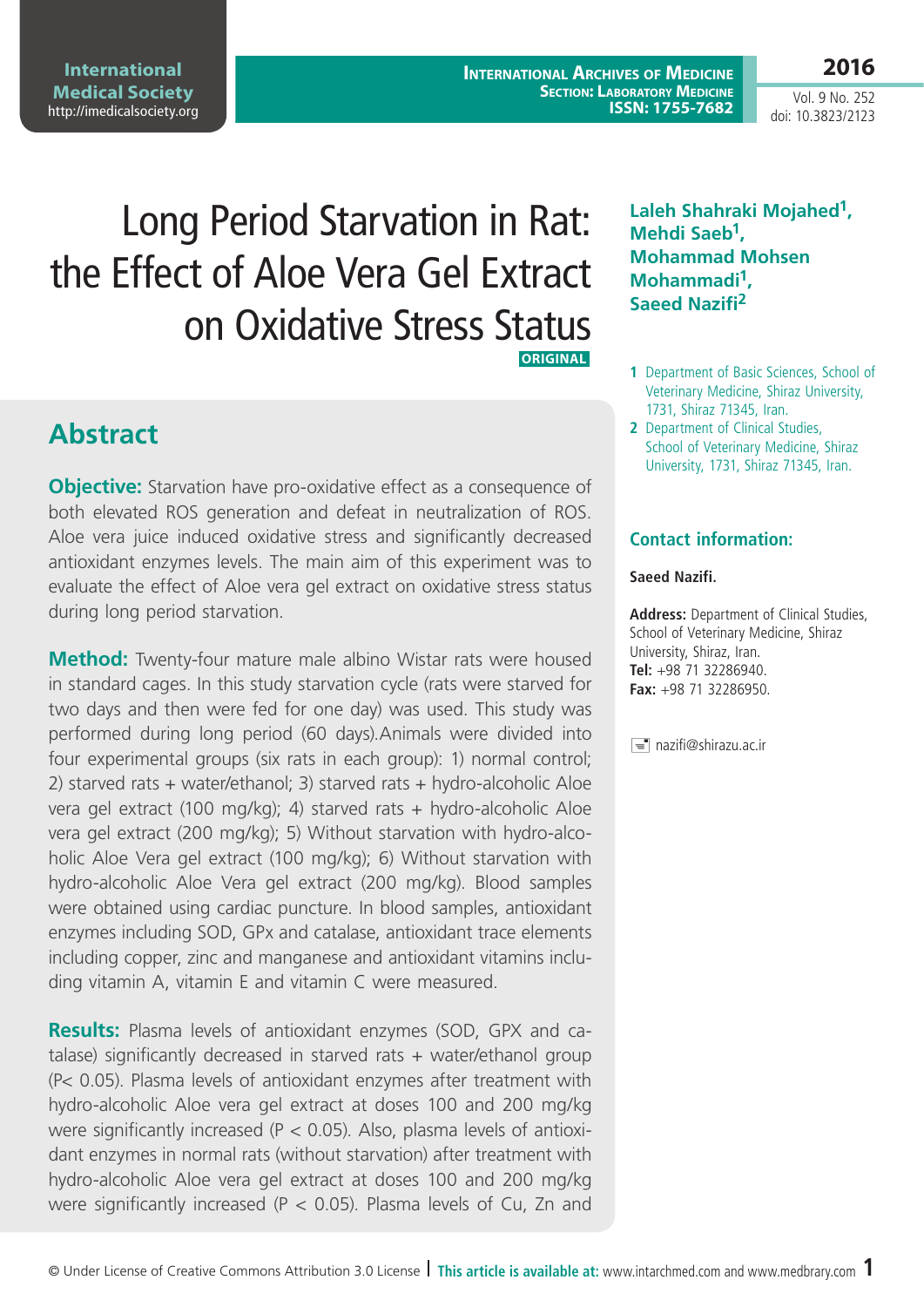**2016**

Vol. 9 No. 252 doi: 10.3823/2123

Mn in normal control group had no significant difference with starved rats + water/ethanol and starved rats + hydro-alcoholic Aloe vera gel extract in 100 and 200 mg/kg dose groups ( $P > 0.05$ ). Plasma levels of vitamin A and E in normal control group had no significant difference with starved rats + water/ethanol and starved rats + hydro-alcoholic Aloe vera gel extract in the 100 and 200 mg/kg dose groups ( $P >$ 0.05). Plasma level of vitamin C significantly decreased in starved rats + water/ethanol group (P < 0.05). Plasma level of vitamin C after treatment with hydro-alcoholic Aloe vera gel extract at doses 100 and 200 mg/kg was significantly increased ( $P < 0.05$ ). Also, plasma level of vitamin C in normal rats (without starvation) after treatment with hydro-alcoholic Aloe vera gel extract at doses 100 and 200 mg/kg was significantly increased (P < 0.05).

**Conclusion:** Our results shown that long period starvation caused an increase in oxidative stress via impairing of antioxidant defense and Aloe vera treatment is able to improve antioxidative defense induced by long period starvation.

**Keywords**

Aloe Vera Gel Extract; Oxidative Stress; Long Period Starvation; Rat.

## **Introduction**

Oxidative stress results in imbalance between reactive oxygen species (ROS) generation and cellular antioxidant defense. Oxidative stress contributes to pathogenesis of some diseases as well as ageing process [1]. Various factors such as environmental, dietary factors and diseases affect stress oxidative level in body [1, 2]. Defense against oxidative stress, antioxidant defense, has different components involving enzymatic and non-enzymatic antioxidant defense. Enzymatic antioxidant defense includes superoxide dismutase (SOD), glutathione peroxidase (GPx), catalase (CAT). Non-enzymatic antioxidants include ascorbic acid (vitamin C), tocopherol (Vitamin E), glutathione (GSH), carotenoids, flavonoids, and other antioxidants [1].

Starvation or food deprivation caused metabolic changes in body. Starvation decreased glucose plasma level. Lipid oxidation increased [3, 4] or was not changed [5] during starvation. Starvation has been reported to have pro-oxidative effect as a consequence of both elevated ROS generation and defeat in neutralization of ROS [6, 7, 8, 9].However, one study has reported starvation was not associated with increased oxidative stress in mallards [10].

Recently, attention has been focused on herbal medicines which have antioxidant activities to prevent and protect oxidative damage caused by free radical species [11]. Aloe vera is a species of Aloe that belongs to Liliaceae family. This plant mainly grows in subtropical and tropical climates [12]. Aloe vera contains different substances and is widely used for a variety of medicinal purposes. Many biological and medicinal properties of Aloe vera are associated with inner gel of the leaves. Several studies have focused on antioxidant effect of Aloe vera [13, 14, 15, 16, 17]. However, one study showed Aloe vera juice induced oxidative stress and significantly decreased antioxidant enzymes levels [18].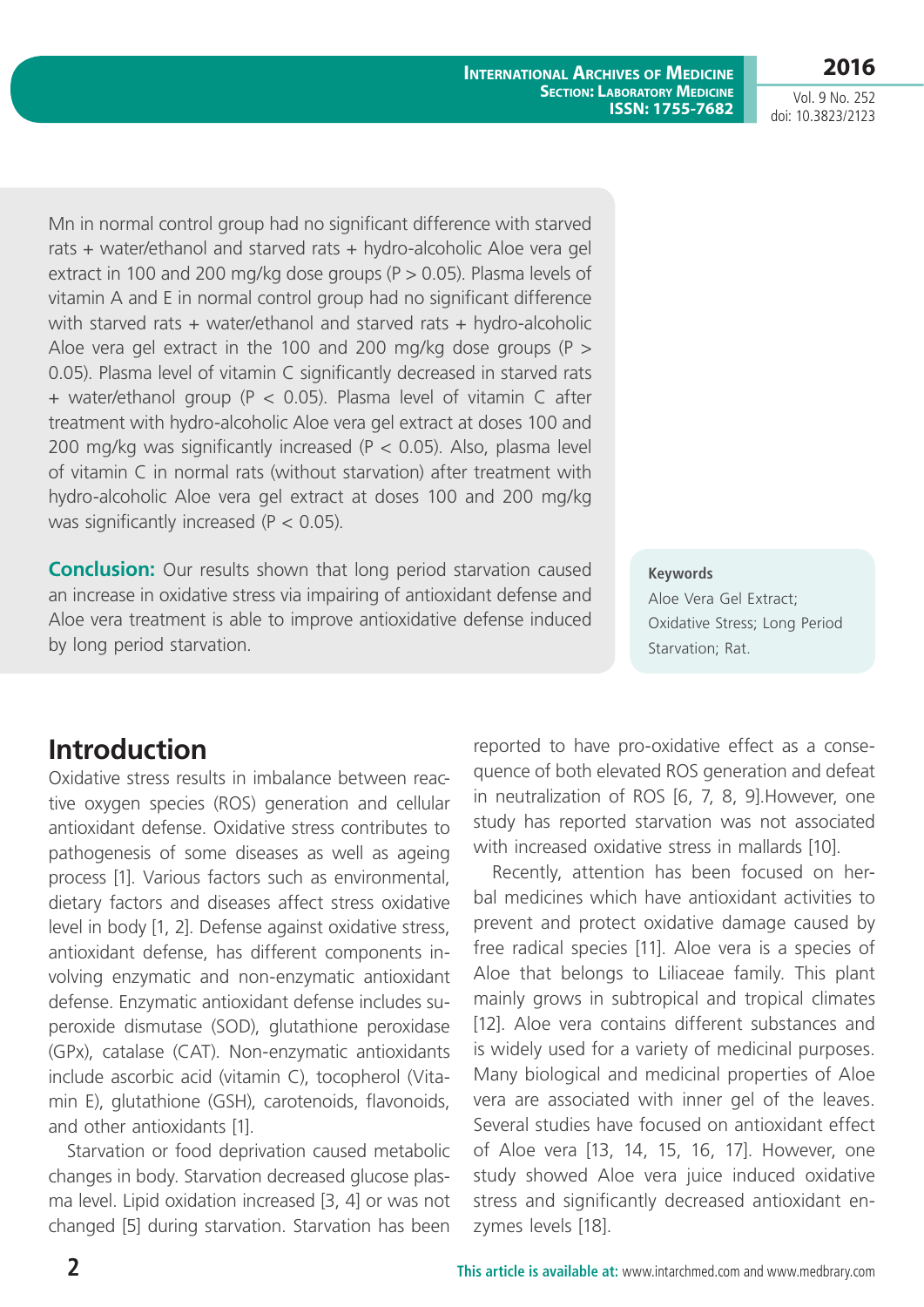There is no information about the effect of Aloe vera on starvation. The present study was undertaken to evaluate the effect of Aloe vera gel extract on oxidative stress status during long period starvation. For this purpose, antioxidant enzyme activities including SOD, GPx and catalase, antioxidant trace elements including copper, zinc and manganese and antioxidant vitamins including vitamin A, vitamin E and vitamin C were evaluated.

## **Methods**

#### **Hydro-alcoholic Aloe vera gel extract**

Aloe vera gel powder was provided from Anamis Aloe vera Company. Then, the gel powder (100 g) was added to 500 ml ethanol 70%. The obtained solution was left in the percolator at room temperature for 72 h. Afterwards the solvent was completely removed from the hydroalcoholic extracts by Rota vapor at 40 °C and dried in a vacuum desiccator.

#### **Animal ethics**

This experiment was accomplished under the approval of the State Committee on Animal Ethics, Shiraz University, Shiraz, Iran. The recommendations of European Council Directive (86/609/EC) of November 24, 1986, regarding the standards in the protection of animals used for experimental purposes were also followed.

### **Experimental design**

Twenty-four mature male albino Wistar rats, ranging in age from 3 to 4 weeks and weighing 190- 220 g were housed in standard cages. Animals were maintained under temperature control (23±1) with a 12:12 h light-dark cycle. In this study, starvation cycle (rats were starved for two days and then were fed for one day) was used. This study was performed during an long period (60 days).The animals were divided into four experimental groups (six rats in each group): 1) normal control; 2) starved rats + water/ethanol; 3) starved rats + hydro-alcoholic Aloe vera gel extract (100 mg/kg); 4) starved rats + hydro-alcoholic Aloevera gel extract (200 mg/kg) ); 5) Without starvation with hydro-alcoholic Aloe vera gel extract (100 mg/kg); 6) Without starvation with hydro-alcoholic Aloe vera gel extract (200 mg/ kg). Aloe vera gel extract and different treatments administrated orally. At the end of experiment, rats were anesthetized with ketamin and acepromazine. Blood samples were obtained using cardiac puncture. 1.5 ml of blood was collected in heparinized tubes and used for hemolysate preparation. 2.5 ml of blood was collected in simple tubes and their serum separated by centrifuging at 750g for 15 minutes and stored at -20°C for the subsequent assays.

#### **Hemolysate preparation**

Whole blood (0.5 ml) was centrifuged at 750*g* for 15 min. The plasma was aspirated off, and the erythrocyte pellet was washed three times with normal saline solution, and then distilled water was slowly added up to 2 ml. The biochemical tests were performed immediately after preparing the hemolysate.

#### **Biochemical assays**

#### **Antioxidant enzyme activities measurement**

The SOD activity was measured with commercial kit (RANSOD kit, Randox Com, UK). This method employs xanthine and xanthine oxidase to generate superoxide radicals, which react with 2-(4-iodophenyl)- 3-(4-nitrophenol)- 5-phenyltetrazolium chloride to form a red formazan dye. The enzyme activity was measured by the degree of inhibition of this reaction. GPx activity was measured calorimetrically by Commercial kit (RANSEL kit, Randox Com, UK) based on the method of Paglia and Valentine [19]. The activity of catalase (CAT) was determined with the commercial catalase assay kit (Oxford Biomedical Research, Inc., USA), based on the colorimetric method described by Slaughter and O'Brien [20], which determines the power of enzyme to the di-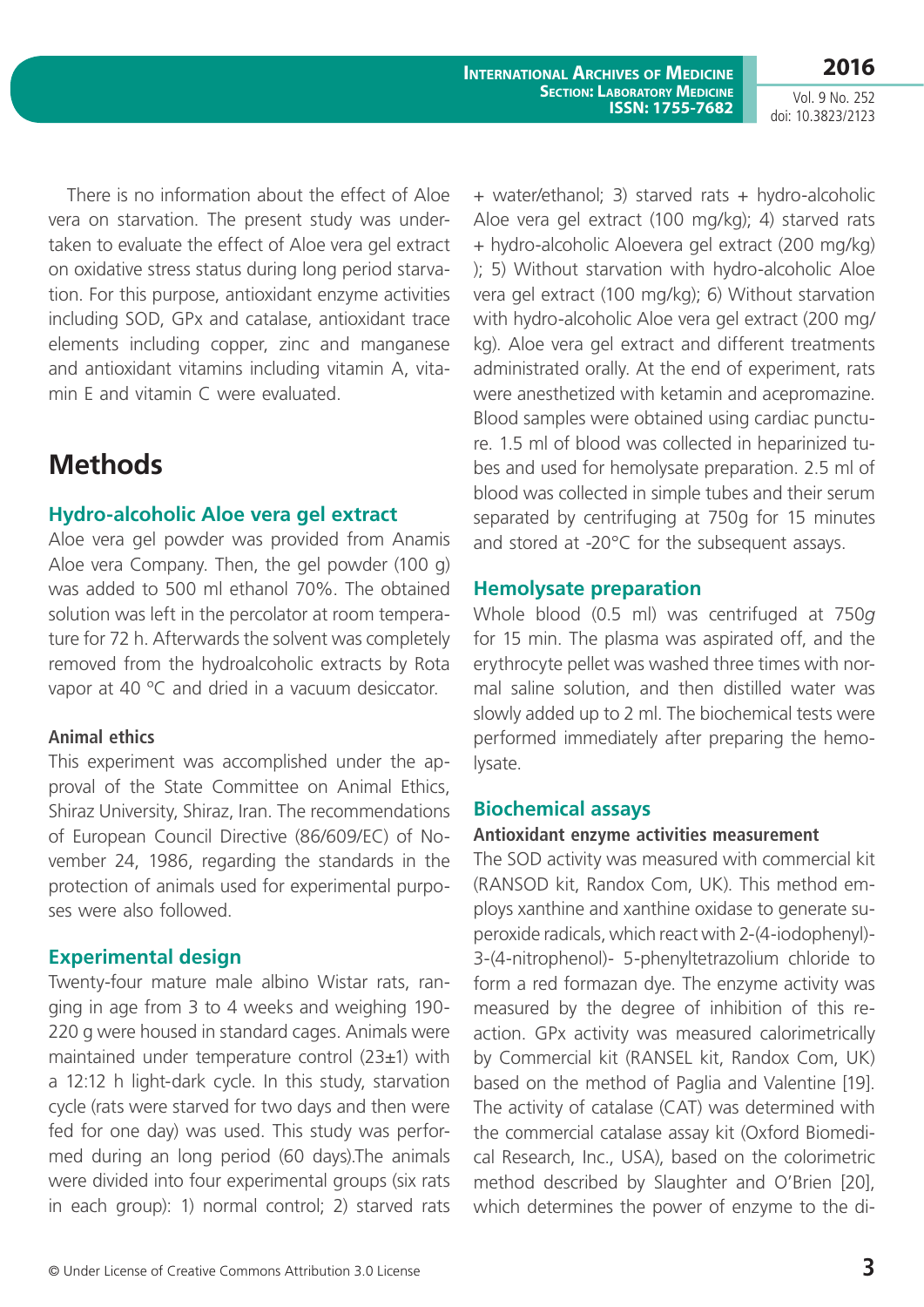sappearance of  $H_2O_2$  at 520 nm. The activities of the enzymes were expressed as U/g of hemoglobin. Hemoglobin concentration was measured by cyanmethemoglobin method.

#### **Trace elements measurement**

The samples with hemolysis were discarded. Digestion of serum was performed by a mixture of perchloric and nitric acid (3:7 ratios respectively). Copper, zinc and manganese were measured using an atomic absorption spectrophotometer (Shimadzo AA-670, Kyoto, Japan). Argon was used as the purging gas. The background absorption was automatically corrected by the Zeeman Effect. One thousand micrograms per milliliter standard solution of each mineral was used in the measurements.

#### **Antioxidant vitamins**

The concentrations of vitamins A, E and C were evaluated by application of the HPLC method using Ultraviolet detection. Vitamins A and E were measured based on the protocol described by Johnson-Davis et al. [21] and vitamin C by a Commercial Kit (ALPCO Diagnostics, USA). The HPLC system used consisted of a solvent delivery pump (JASCO 980PU, Tokyo, Japan), a reversed-phase column (Luna C18, 250×4.6 mm; Phenomenex, CA, USA), and a UV-Vis detector (Jasco, UV- 975, Tokyo, Japan).

#### **Statistical analysis**

All Statistical analyses were carried out using SPSS software (version 22). All data were presented as mean  $\pm$  S.E. One-way ANOVA was used to test differences between various groups means followed by post hoc Tukey-HSD test. Significant level was less than 0.05.

### **Results**

Blood levels of antioxidant enzymes are shown in **Table 1**. Plasma levels of antioxidant enzymes (SOD, GPX and catalase) significantly decreased in starved rats + water/ethanol group (P< 0.05). Plasma levels of antioxidant enzymes after treatment with hydroalcoholic Aloe vera gel extract at doses 100 and 200 mg/kg were significantly increased ( $P < 0.05$ ). Also,plasma levels of antioxidant enzymes in normal rats (without starvation) after treatment with hydroalcoholic Aloe vera gel extract at doses 100 and 200 mg/kg were significantly increased ( $P < 0.05$ ).

**Table 1.** Blood levels of antioxidant enzymes in different experimental groups during long period starvation of Wistar rats.

|                                                                               | <b>Antioxidant enzymes</b>     |                                  |                              |  |
|-------------------------------------------------------------------------------|--------------------------------|----------------------------------|------------------------------|--|
| <b>Groups</b>                                                                 | <b>SOD</b>                     | <b>GSH-Px</b>                    | <b>Catalase</b>              |  |
|                                                                               | U/g of hemoglobin              | U/g of hemoglobin                | U/g of hemoglobin            |  |
| Normal control                                                                | $04.87 \pm 4.07$ <sup>a</sup>  | $1855.9 \pm 94.65$ <sup>a</sup>  | $1.97 \pm 0.06$ <sup>a</sup> |  |
| Starved rats + water/ethanol                                                  | $42.21 \pm 2.35^{\circ}$       | $896.85 \pm 101.06$ b            | $0.77 \pm 0.05$ b            |  |
| Starved rats + hydro-alcoholic Aloe Vera gel extract<br>$(100 \text{ mg/kg})$ | 62.54 $\pm$ 4.18 °             | $1342.74 \pm 65.58$ C            | $1.29 \pm 0.08$ c            |  |
| Starved rats + hydro-alcoholic Aloe Vera gel extract<br>$(200 \text{ mg/kg})$ | 61.22 $\pm$ 4.48 °             | $1413.30 \pm 57.64$ c            | $1.25 \pm 0.04$ c            |  |
| Without starvation with hydro-alcoholic Aloe Vera gel<br>extract (100 mg/kg)  | $127.14 \pm 4.43$ d            | 2283.40 ± 90.55 <sup>d</sup>     | $2.28 \pm 0.05$ <sup>d</sup> |  |
| Without starvation with hydro-alcoholic Aloe Vera gel<br>extract (200 mg/kg)  | $122.98 \pm 4.08$ <sup>d</sup> | $2313.30 \pm 77.51$ <sup>d</sup> | $2.31 \pm 0.07$ d            |  |
| Different letters indicate statistically significant differences (P<0.05)     |                                |                                  |                              |  |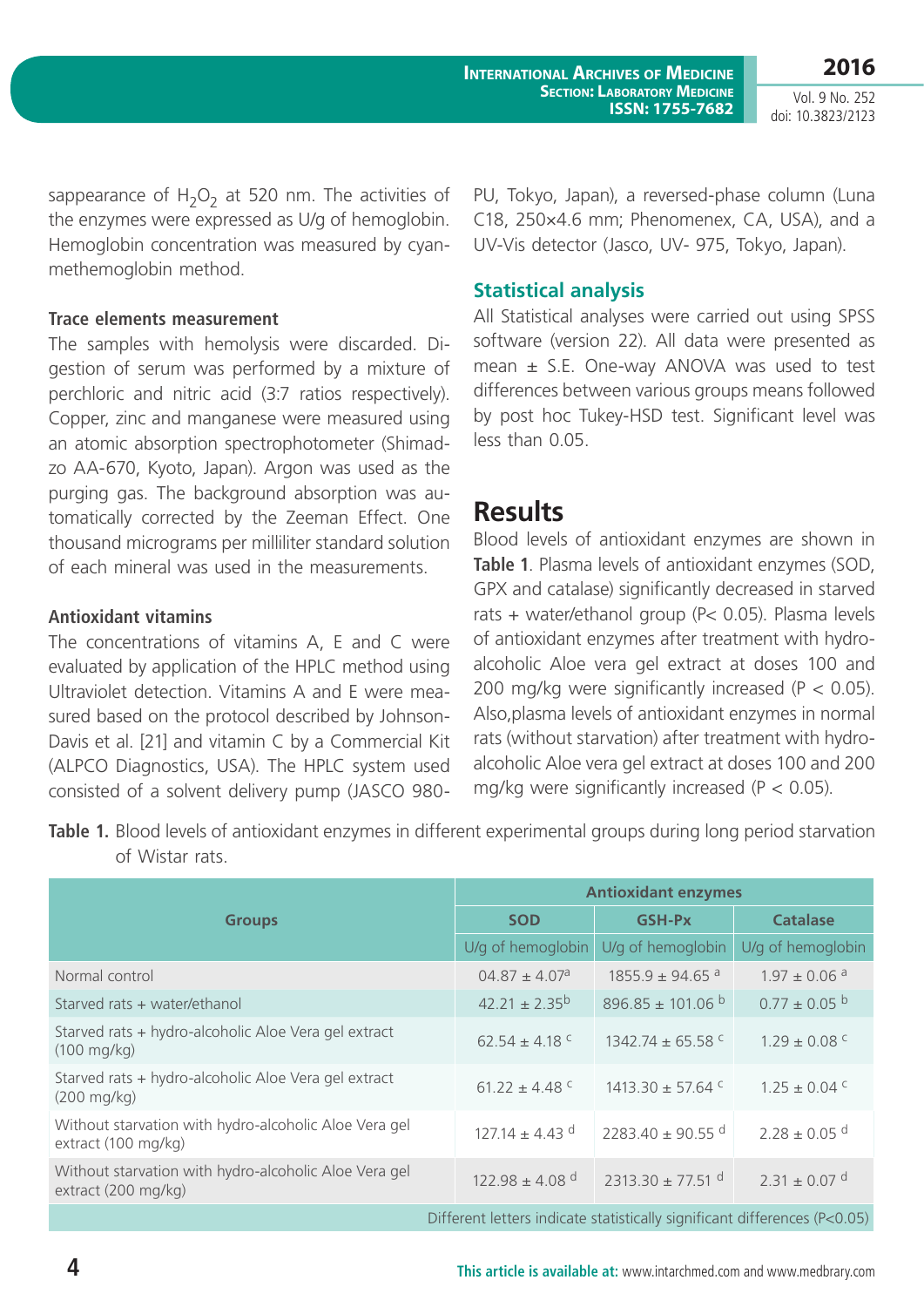### **Table 2.** Blood levels of antioxidant enzymes in different experimental groups during long period starvation of Wistar rats.

|                                                                                        | <b>Trace elements</b>        |                              |                                |  |
|----------------------------------------------------------------------------------------|------------------------------|------------------------------|--------------------------------|--|
| <b>Groups</b>                                                                          | <b>Cu</b>                    | <b>Zn</b>                    | Mn                             |  |
|                                                                                        | $(\mu \text{mol/l})$         | $(\mu mol/l)$                | $(\mu \text{mol/l})$           |  |
| Normal control                                                                         | $1.19 \pm 0.05$ <sup>a</sup> | $0.81 + 0.02$ <sup>a</sup>   | $0.021 \pm 0.004$ <sup>a</sup> |  |
| Starved rats + water/ethanol                                                           | $1.33 \pm 0.09$ <sup>a</sup> | $0.71 \pm 0.01$ <sup>a</sup> | $0.027 \pm .006$ <sup>a</sup>  |  |
| Starved rats + hydro-alcoholic Aloe Vera gel extract (100 mg/kg)                       | $1.25 \pm 0.07$ <sup>a</sup> | $0.69 \pm 0.03$ <sup>a</sup> | $0.022 \pm 0.002$ <sup>a</sup> |  |
| Starved rats + hydro-alcoholic Aloe Vera gel extract (200 mg/kg)                       | $1.23 \pm 0.08$ <sup>a</sup> | $0.69 \pm 0.01$ <sup>a</sup> | $0.026 \pm 0.003$ <sup>a</sup> |  |
| Without starvation with hydro-alcoholic Aloe Vera gel extract<br>$(100 \text{ mg/kg})$ | $1.28 \pm 0.05$ <sup>a</sup> | $0.82 + 0.02$ <sup>a</sup>   | $0.028 \pm 0.002$ <sup>a</sup> |  |
| Without starvation with hydro-alcoholic Aloe Vera gel extract<br>$(200 \text{ mg/kg})$ | $1.31 \pm 0.09$ <sup>a</sup> | $0.73 \pm 0.02$ <sup>a</sup> | $0.027 \pm 0.007$ <sup>a</sup> |  |
| Different letters indicate statistically significant differences (P<0.05)              |                              |                              |                                |  |

### **Table 3.** Blood levels of antioxidant enzymes in different experimental groups during long period starvation of Wistar rats.

|                                                                                        | <b>Vitamins</b>              |                                |                               |  |
|----------------------------------------------------------------------------------------|------------------------------|--------------------------------|-------------------------------|--|
| <b>Groups</b>                                                                          | <b>Vit A</b>                 | Vit E                          | Vit C                         |  |
|                                                                                        | $(\mu q/ml)$                 | $(\mu q/ml)$                   | $(\mu q/ml)$                  |  |
| Normal control                                                                         | $0.23 \pm 0.02$ <sup>a</sup> | $0.014 \pm 0.002$ <sup>a</sup> | $29.04 \pm 5.17$ <sup>a</sup> |  |
| Starved rats + water/ethanol                                                           | $0.26 \pm 0.01$ a            | $0.019 \pm 0.001$ a            | $20.16 \pm 4.38$ <sup>b</sup> |  |
| Starved rats + hydro-alcoholic Aloe Vera gel extract (100 mg/kg)                       | $0.24 \pm 0.02$ <sup>a</sup> | $0.018 \pm 0.001$ <sup>a</sup> | $25.49 \pm 4.49$ C            |  |
| Starved rats + hydro-alcoholic Aloe Vera gel extract (200 mg/kg)                       | $0.25 \pm 0.02$ <sup>a</sup> | $0.016 \pm 0.001$ <sup>a</sup> | $25.65 \pm 6.04$ C            |  |
| Without starvation with hydro-alcoholic Aloe Vera gel extract<br>$(100 \text{ mg/kg})$ | $0.29 \pm 0.03$ <sup>a</sup> | $0.017 \pm 0.001$ <sup>a</sup> | 38.33 $\pm$ 5.15 <sup>d</sup> |  |
| Without starvation with hydro-alcoholic Aloe Vera gel extract<br>$(200 \text{ mg/kg})$ | $0.27 \pm 0.03$ <sup>a</sup> | $0.015 \pm 0.002$ <sup>a</sup> | 39.83 ± 5.77 <sup>d</sup>     |  |

Different letters indicate statistically significant differences (P<0.05)

Plasma levels of Cu, Zn and Mn are shown in **Table 2**. Plasma levels of Cu, Zn and Mn in normal control group had no significant difference with starved rats + water/ethanol and starved rats + hydro-alcoholic Aloe vera gel extract at doses 100 and 200 mg/kg groups ( $P > 0.05$ ).

Plasma levels of vitamins A, E and C are shown in **Table 3**. Plasma levels of vitamin A and E in normal control group had no significant difference with starved rats + water/ethanol and starved rats + hydro-alcoholic Aloe vera gel extract in 100 and 200 mg/kg dose groups  $(P > 0.05)$ . Plasma level of vitamin C significantly decreased in starved rats + water/ethanol group (P < 0.05). Plasma level of vitamin C after treatment with hydro-alcoholic Aloe vera gel extract at doses 100 and 200 mg/kg was significantly increased ( $P < 0.05$ ). Also, plasma level of vitamin C in normal rats (without starvation) after treatment with hydro-alcoholic Aloe vera gel extract at doses 100 and 200 mg/kg was significantly increased  $(P < 0.05)$ .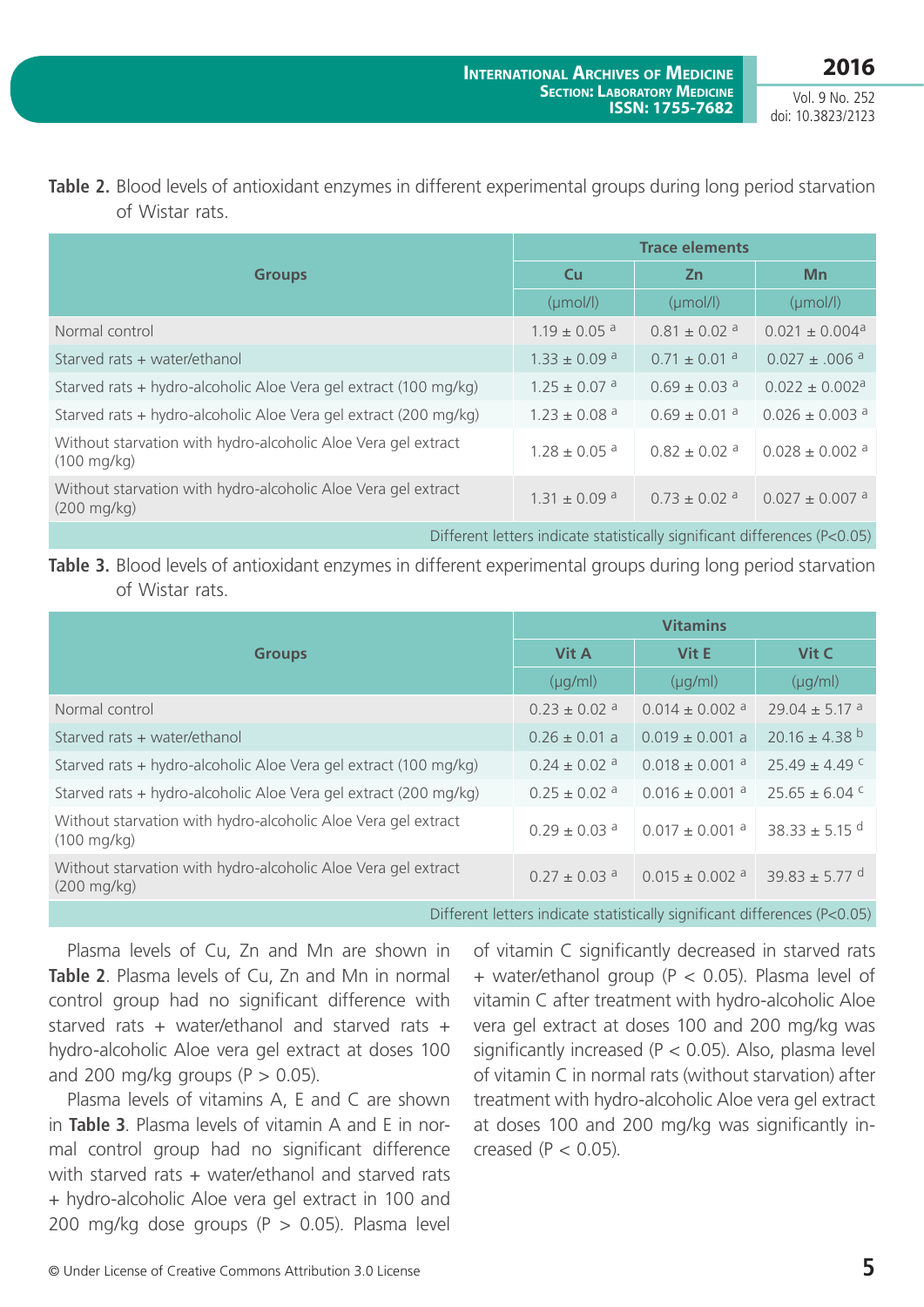**2016** Vol. 9 No. 252

doi: 10.3823/2123

### **Discussion**

Blood levels of antioxidant enzymes (SOD, GPX and catalase) significantly decreased in starved rats + water/ethanol group (P< 0.05). Several studies have been done regarding generation of oxidative stress by starvation [6, 7, 8, 9]. Food deprivation or starvation results in reduction in critical metabolic substrate. In this situation decreased glucose utilization and parallel increase in fatty acids oxidation and keton bodies production takes place. From this sense starvation could be similar to diabetes [22]. Several studies have shown starvation stimulated peroxisomal fatty acid oxidation as well as increased  $H_2O_2$  production [4, 22]. Furthermore, fasting stimulated mitochondrial fatty acid oxidation and subsequently increased NADH production and its influx to TCA cycle. It caused electron transport chain to be more active and finally enhanced ROS generation [3]. Sorensen and coworkers have shown 72h starvation increased free radical production and changed membrane composition in rat liver [7].

Antioxidant system components act against oxidative stress in body. Antioxidant enzymes could be affected through different factors such as environmental and dietary factors [2, 22]. Effect of fasting on antioxidant enzymes is controversial. Godin and Wohaieb [22] reviewed the effect of nutritional deficiency and starvation on tissue antioxidant enzymes. They have mentioned that alteration of antioxidant enzymes in different tissues was varied during starvation. Marczuk-Krynicka et al. [5] have shown catalase and SOD activities decreased in fasted rat livers but they did not alter in GPx activity in fasted rat livers. Wasselin et al. [3] evaluated gene expression and enzyme activities involved in the response to oxidative stress. They have shown a decrease in both catalase protein and its activity level in fasted rats. SOD gene expression showed no difference between experimental groups but GPx mRNA level was varied in fasting group depending on its isoforms.

It has been previously mentioned that starvation increased production of free radical oxygen. Superoxide radical inhibited catalase and this inhibition could be prevented by SOD. SOD and catalase act synergically. Also, SOD could be inactivated by  $H_2O_2$ [23]. Thus, increasing production of ROS and  $H_2O_2$ during starvation could decrease SOD and catalase activities. Fasting caused body weight loss and hypoglycemia and hypoinsulinemia [3, 5, 22]. Hypoglycemia increased lipid and protein metabolism [3]. Thus, starvation results in decreased protein production and enzyme activities as well as increasing protein degeneration. Antioxidant enzymes could be affected by these factors. Also, observed changes in antioxidant enzyme activities may have a relationship with hypoinsulinemia induced by food starvation. A previous study has shown insulin treatment normalized antioxidant enzyme abnormalities in diabetic animals [22]. Moreover, another study showed diabetic and starved rats have an imbalance in antioxidant enzyme activities but insulin treatment in diabetic rats and refeeding in starved rat could improve antioxidant enzyme abnormalities [24].

Gîlcă et al. [25] have shown SOD and Gpx activities were lower in fasting group. Intracellular GSH content decreased during starvation and Gpx express GSH for its reaction, so the decrease of intracellular GSH level may result in decreased Gpx activity in starved rats [8].

Plasma levels of antioxidant enzymes (SOD, GPX and catalase) after treatment with hydro-alcoholic Aloe vera gel extract at 100 and 200 mg/kg doses were significantly increased ( $P < 0.05$ ). Also, plasma levels of antioxidant enzymes in normal rats (without starvation) after treatment with hydro-alcoholic Aloe vera gel extract at doses 100 and 200 mg/kg were significantly increased ( $P < 0.05$ ).

Several studies have suggested antioxidant effects of Aloe vera [13, 14, 15, 16, 17].

Our results have shown that Aloe vera treatment caused increased antioxidant enzyme activities in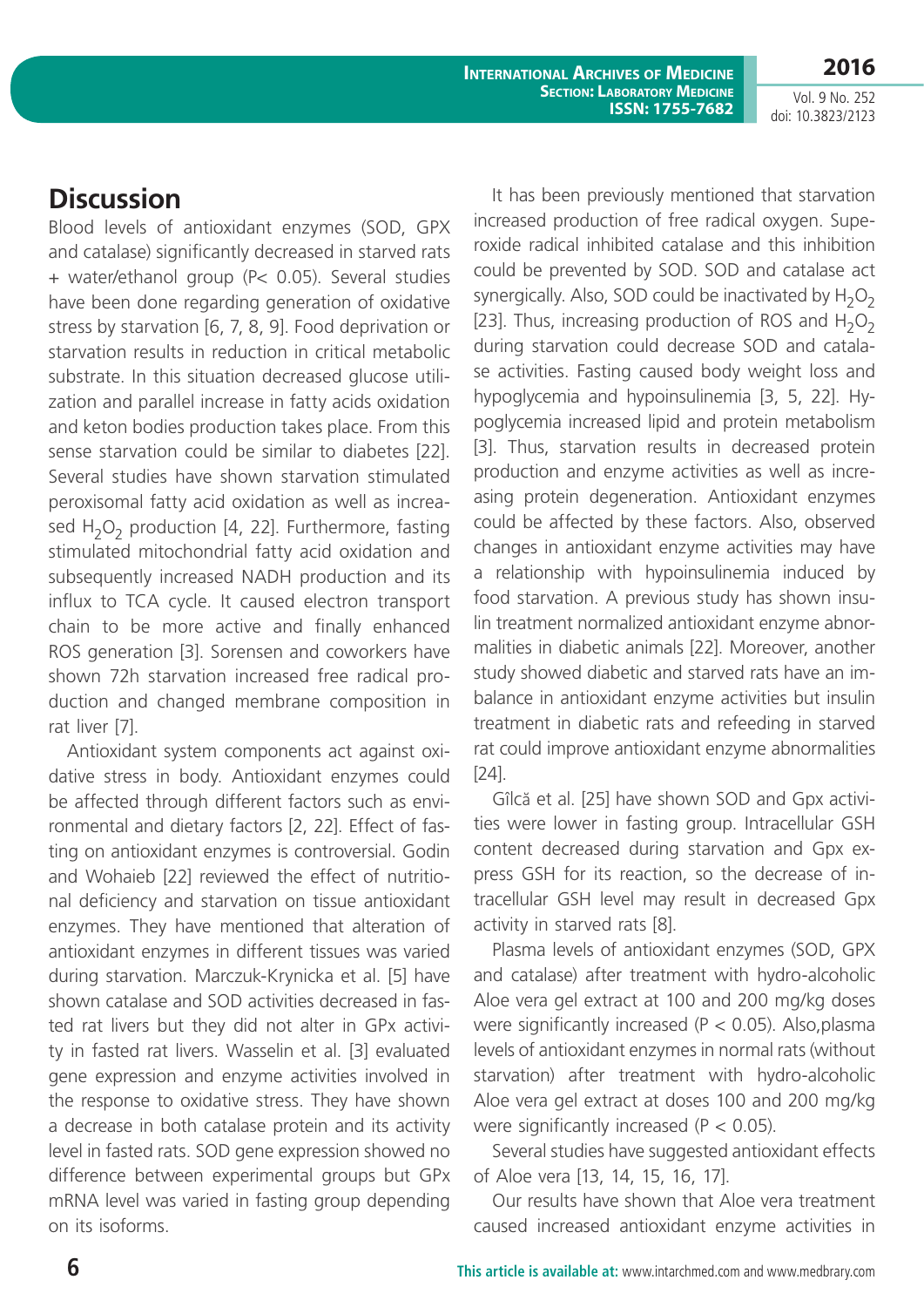**2016**

Vol. 9 No. 252 doi: 10.3823/2123

comparison with starved group. However, we observed the effect of Aloe vera gel extract on antioxidant enzyme activities was independent of dose. Studies have mainly focused on effects of Aloe vera on diabetes. Diabetes is similar to starvation in some aspects. Aloe vera treatment increased antioxidant enzyme levels in lens of diabetic group [13]. Mohamed [17] has reported Aloe vera gel extract had antioxidant effects and significantly decreased serum MDA levels. Several studies have mentioned that Aloe vera has naturally antioxidant component including phenols, flavoids, vitamin C, vitamin E and some trace elements. These antioxidant component scavenge reactive oxidant and aid in endogenous antioxidant defense [12, 26].

Plasma levels of Cu, Zn and Mn in normal control group had no significant difference with starved rats + water/ethanol and starved rats + hydro-alcoholic Aloe vera gel extract in 100 and 200 mg/kg dose groups  $(P > 0.05)$ .

Regarding the unchanged levels of Cu, Zn and Mn, it can be suggested that despite the antioxidant activity of Cu, Zn and Mn, these trace elements could not indicate marked responses to oxidative injuries induced by the starvation. The unchanged levels of Cu, Zn and Mn in our work may be attributed to the occurrence of equilibrium between the levels of trace elements uptake and their levels in the serum and body tissues, particularly the liver storage which probably has a role in enhancing the decreased serum level of these trace elements in starved rats.

Plasma levels of vitamin A and E in normal control group had no significant difference with starved rats + water/ethanol and starved rats + hydro-alcoholic Aloe vera gel extract in 100 and 200 mg/kg dose groups ( $P > 0.05$ ). Plasma level of vitamin C significantly decreased in starved rats  $+$  water/ethanol group ( $P < 0.05$ ). Plasma level of vitamin C after treatment with hydro-alcoholic Aloe vera gel extract at doses 100 and 200 mg/kg was significantly increased ( $P < 0.05$ ). Also, plasma level of vitamin C

in normal rats(without starvation) after treatment with hydro-alcoholic Aloe vera gel extract at doses 100 and 200 mg/kg was significantly increased (P  $< 0.05$ ).

Berggren Söderlund et al. [27] have reported Serum level of retinol decreased after 5 days fasting and significant correlation was observed between retinol and retinol binding protein and transthyretin plasma levels. Also, Hupert et al. [28] showed increased hepatic retinol and decrease in plasma retinol during 72h starvation. These results differed with our result, possibly because of longer starvation cycle.

Regarding the unchanged levels of antioxidant vitamins A and E on the one side and the significant decrease in serum level of vitamin C on the other, it can be suggested that despite the antioxidant activity of vitamins A and E, these vitamins could not indicate marked responses to oxidative injuries induced by the starvation. In contrast, vitamin C may play a significant role in protecting the cells from the invasion of free radicals. It can be proposed that despite cellular protective action of vitamins against oxidative stress as a result of starvation, the unchanged level of vitamins A and E in our work may be attributed to the occurrence of an equilibrium between the levels of vitamin uptake and their levels in the serum and body tissues, particularly the liver storage which probably has a role in enhancing the decreased serum level of these vitamins in starved rats.

Our results show vitamin C level significantly decreased in starved rats. Fukuwatari et al. [29] have shown urinary excretion of ascorbic acid was not affected by fasting, these authors have also reported liver content of water soluble vitamins decreased during starvation but blood and muscle content of water soluble vitamins were not affected during starvation. Furthermore, ascorbic acid is synthesized from hexoses including glucose in many species. Previous study has shown synthesis of ascorbic acid is impaired during starvation [30].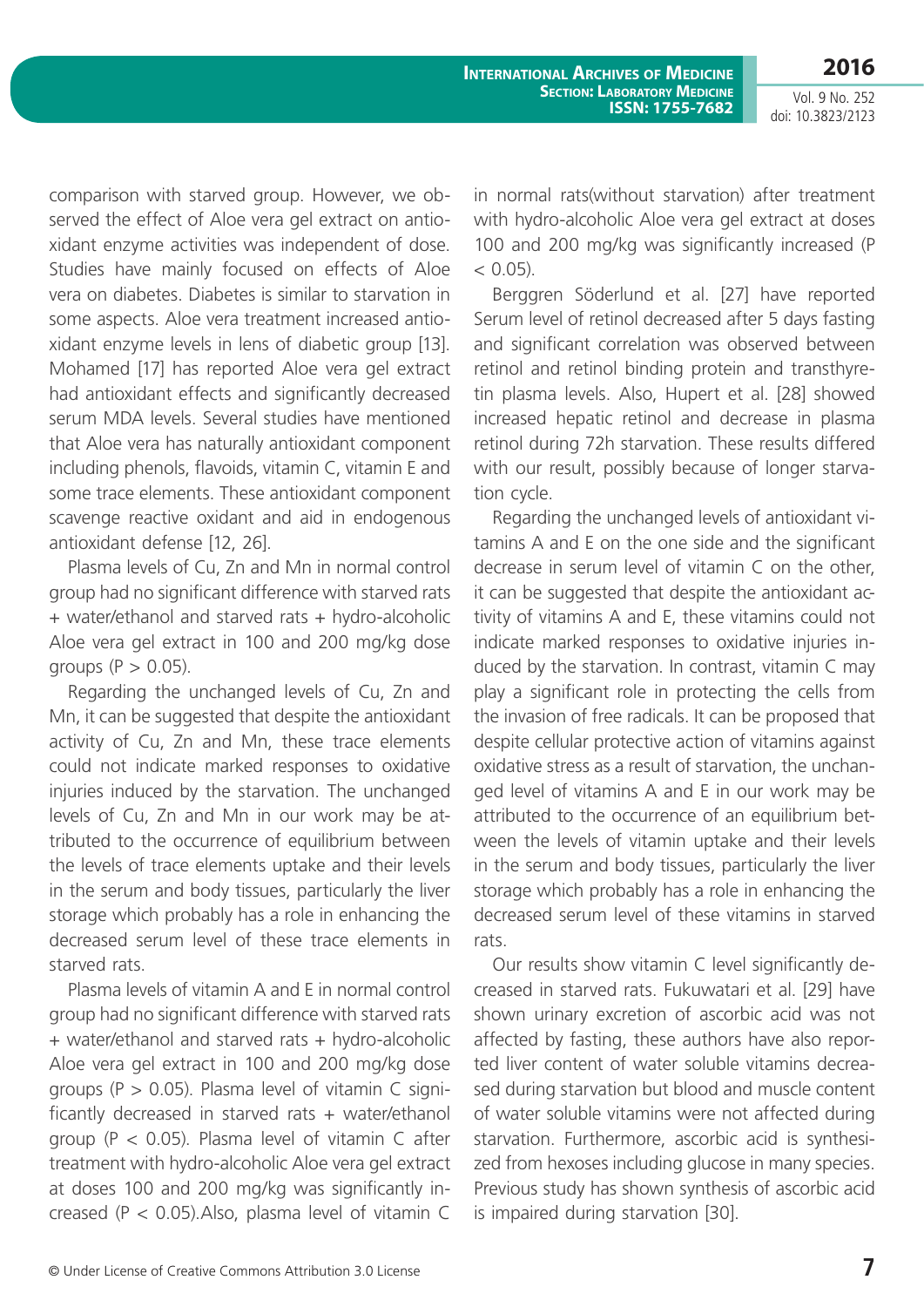**2016**

Aloe vera treatment increased antioxidants vitamin C levels in starved rats  $+$  hydro-alcoholic Aloe vera gel extract (100 mg/kg and 200 mg/kg) groups. Aloe vera gel extract had antioxidant effects and significantly increased serum vitamin C levels. Antioxidant activities have been increased in diabetic rats by Aloe vera treatment [16]. These antioxidant components scavenge reactive oxidant and aid endogenous antioxidants defense.

In concluding, our results shown that long period starvation caused an increase in oxidative stress via impairing of antioxidant defense and Aloe vera treatment is capable of improving antioxidative defense induced by long period starvation.

# **Authors' Contributions**

Conceived and designed the experiments: Mehdi saeb, Saeed Nazifi, Laleh Shahraki Mojahed

Performed the experiments and analyzed the data: Laleh Shahraki Mojahed, Mohammad Mohsen Mohammadi

Wrote the paper: Saeed Nazifi, Mohammad Mohsen Mohammadi

#### **Acknowledgements**

The authors would like to thank the Research Council of Shiraz University and School of Veterinary Medicine, Shiraz University for financial and technical support of this study (Grant No.71-GR-VT-5).

#### **Conflict of interest statement**

The authors declare no conflict of interest.

### **Funding/Support**

Research Council of Shiraz University and School of Veterinary Medicine, Shiraz University

# **References**

- **1.** Valko M, Leibfritz D, Moncol J, Cronin MT, Mazur M, Telser J. Free radicals and antioxidants in normal physiological functions and human disease. *Intern J Biochem Cell Biol,* 2007; 39(1): 44-84.
- **2.** Limón-Pacheco J, Gonsebatt ME. The role of antioxidants and antioxidant-related enzymes in protective responses to environmentally induced oxidative stress. *Muta Res/Gen Toxicol Environ Mutag,* 2009; 674(1): 137-147.
- **3.** Wasselin T, Zahn S, Maho YL, Dorsselaer AV, Raclot T, Bertile F. Exacerbated oxidative stress in the fasting liver according to fuel partitioning. *Proteomics,* 2014; 14(16): 1905-1921.
- **4.** Orellana M, Fuentes O, Rosenbluth H, Lara M, Valdés E. Modulation of rat liver peroxisomal and microsomal fatty acid oxidation by starvation. *FEBS letters,* 1992; 310(2): 193-196.
- **5.** Marczuk-Krynicka D, Hryniewiecki T, Piątek J, Paluszak J. The effect of brief food withdrawal on the level of free radicals and other parameters of oxidative status in the liver. *Med Sci Mon Basic Res,* 2003; 9(3): BR131-BR135.
- **6.** Crescimanno M, Armata MG, Rausa L, Gueli MC, Nicotra C, D'alessandro N. Cardiac peroxisomal enzymes and starvation. *Free Radical Res Commun,* 1989; 7(2): 67-72.
- **7.** Sorensen M, Sanz A, Gomez J, Pamplona R, Portero-Otin M, Gredilla R,Barja G. Effects of fasting on oxidative stress in rat liver mitochondria. *Free Rad Res,* 2006; 40(4): 339-347.
- **8.** Domenicali M, Caraceni P, Vendemiale G, Grattagliano I, Nardo B, Dall'Agata M, Altomare E (2001) Food deprivation exacerbates mitochondrial oxidative stress in rat liver exposed to ischemiareperfusion injury. *J Nut,* 2001; 131(1): 105-110.
- **9.** Robinson MK, Rustum RR, Chambers EA, Rounds JD, Wilmore DW, Jacobs DO. Starvation enhances hepatic free radical release following endotoxemia. *J Surg Res,* 1997; 69(2): 325-330.
- **10.** Geiger S, Kauffmann M, Le Maho Y, Robin JP,Criscuolo F. Of the importance of metabolic phases in the understanding of oxidative stress in prolonged fasting and refeeding. *Physiol Biochem Zool,* 2012; 85(4): 415-420.
- **11.** Stavric B. Role of chemopreventers in human diet. *Clin Biochem,* 1994; 27(5): 319-332.
- **12.** Radha MH, Laxmipriya NP. Evaluation of biological properties and clinical effectiveness of Aloe vera: A systematic review. *J Trad Comp Med,* 2015; 5(1): 21-26.
- **13.** Haritha K, Ramesh B,Saralakumari D. Effect of Aloe vera gel on antioxidant enzymes in streptozotocin-induced cataractogenesis in male and female Wistar rats. *J Acute Med,* 2014; 4(1): 38-44.
- **14.** Nahar T, Uddin B, Hossain S, Sikder AM, Ahmed S. Aloe vera gel protects liver from oxidative stress-induced damage in experimental rat model. *J Comp Integrative Med,* 2013; 10(1):47- 53.
- **15** Trivedi N, Rishi P, Soni SK. Protective role of aloe vera wine against oxidative stress induced by Salmonella infection in a murine model. *Inter J Food Nut Sci*, 2015; 4(1): 64-76.